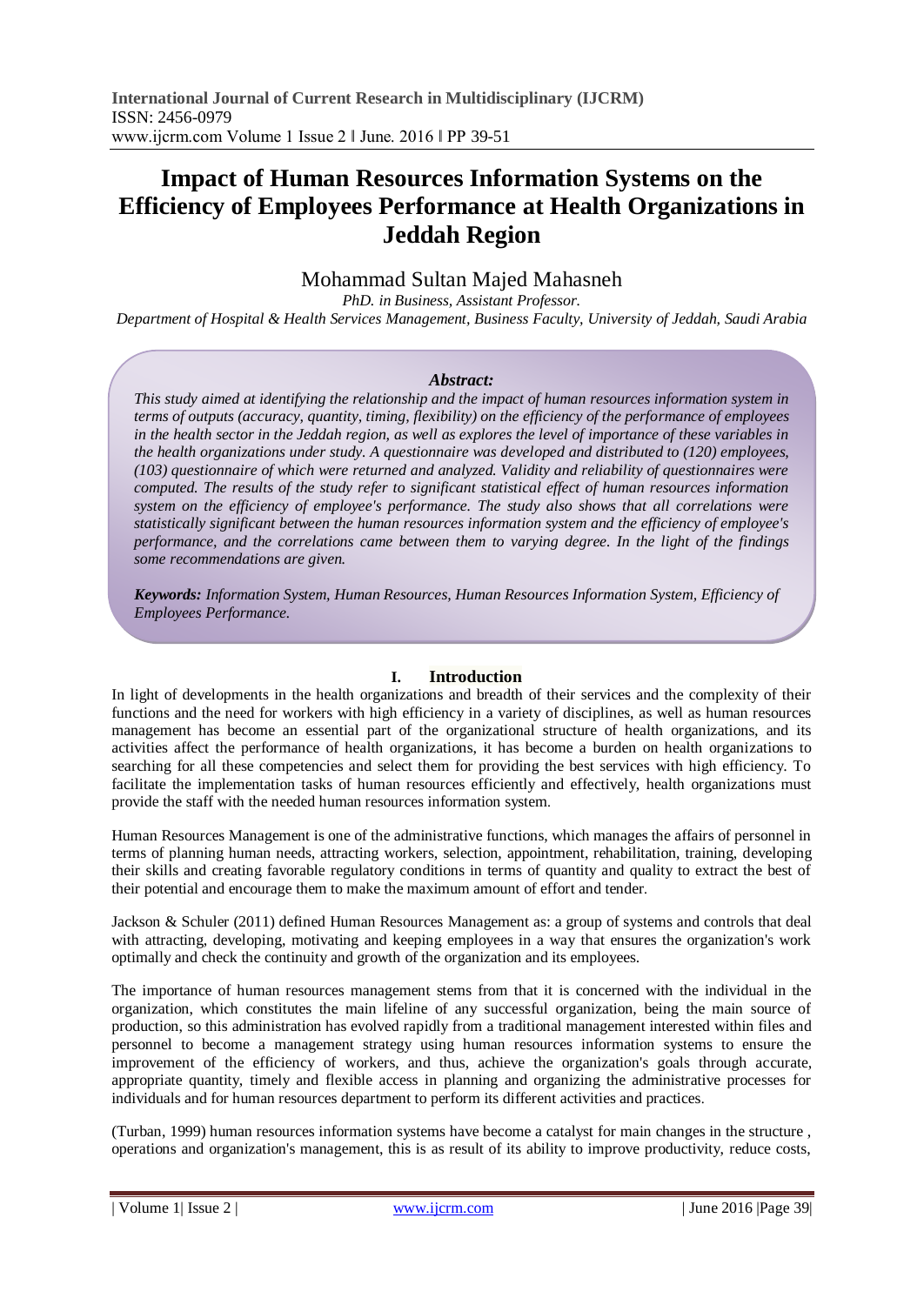improve decision-making and strengthen relationships with customers and develop new applications of strategies to raise organizational performance.

(Ashour, 2010) efficiency workers in the organization lead to the organization's success and longevity, so the organization develops the performance of employees through motivation and training to achieve its goals. (Edogar and Geare, 2005) found that the work associated with workers is a function for a number of human resource management practices, and that the practices of human resource management has the ability to increase the performance for both worker and employer.

Parry and others (2007) the integration of information technology with the Human Resources Management leads to increase the efficiency of human resources management processes, and affects positively the staff interaction through communication, In addition to develop and change business processes and skills required in human resources management.

Tatah (2013) Human Resources Information System correlated positively with the efficiency of the performance of employees, and there are correlations positive significant between each of the (accurate of human resources information, comprehensiveness of human resources information, flexibility of human resources information, timely human resources information) and the efficiency of the performance of employees.

Mudalls (2008) there is a role for human resources information systems in the effectiveness of the Human Resources function which appears in the correction and safety of the decisions related to the management of human resources in the organization.

The study focused on workers in the health organizations in the area of Jeddah, one of the important sectors in terms of the provision of health services to members of the community needs on an ongoing basis, and until this is done there must be a highly trained, specialized and efficient health human resources able to provide these services. To ensure the efficiency workers the organization must use human resources information system which provides information that develops, improves and increases its efficiency, and therefore the provision of health services according to the required standards.

The importance of the study stems from knowing the effectiveness of human resources information systems in health organizations in Jeddah region in order to demonstrate the use of human resources information systems to get the information characterized by accuracy, appropriate quantity, at the right time and flexibility. The importance comes due to the scope and nature of the performance of employees in the human resources management in improving the quality of staff performance, reducing work errors, raising employee's performance rates, reducing the time of implementation processes, giving employees new ways to work, reducing the cost of working in health organizations, execution of completed transactions quickly, not delaying the transaction, overcoming the obstacles of work, keeping abreast of recent developments in working methods, alleviating the daily pressures of work, reducing staff errors, improving decision-making process. It is also the first study to assess the relationship between the human resources information systems and efficiency performance of employees through the additional practices which can be reached by the results of the study and through the provision of the necessary proposals for the improvement and development of human resources information systems used in health organizations, and thus improve and develop the efficiency of employees performance in the health organizations in Jeddah region.

Scope of the study includes a focus on studying managers' opinions and their assistants, heads of departments and their assistants, and the staff in health sector in Jeddah region about the impact of human resource information systems on employees' performance efficiency in their organizations. Based on the above, the present study describes the nature of study's problem through the following questions:

- What is the impact of human resources information system on the efficiency of the employees' performance in the health organizations under study? The sub-questions are as follows:
- Is there a significant to the output of human resources information system in the health organizations under study?
- Is there a relationship between the output of human resources information systems and the efficiency of employees' performance in the health organizations under study?
- Is there an impact of the output of human resources information system on the efficiency of employees' performance in the health organizations under study?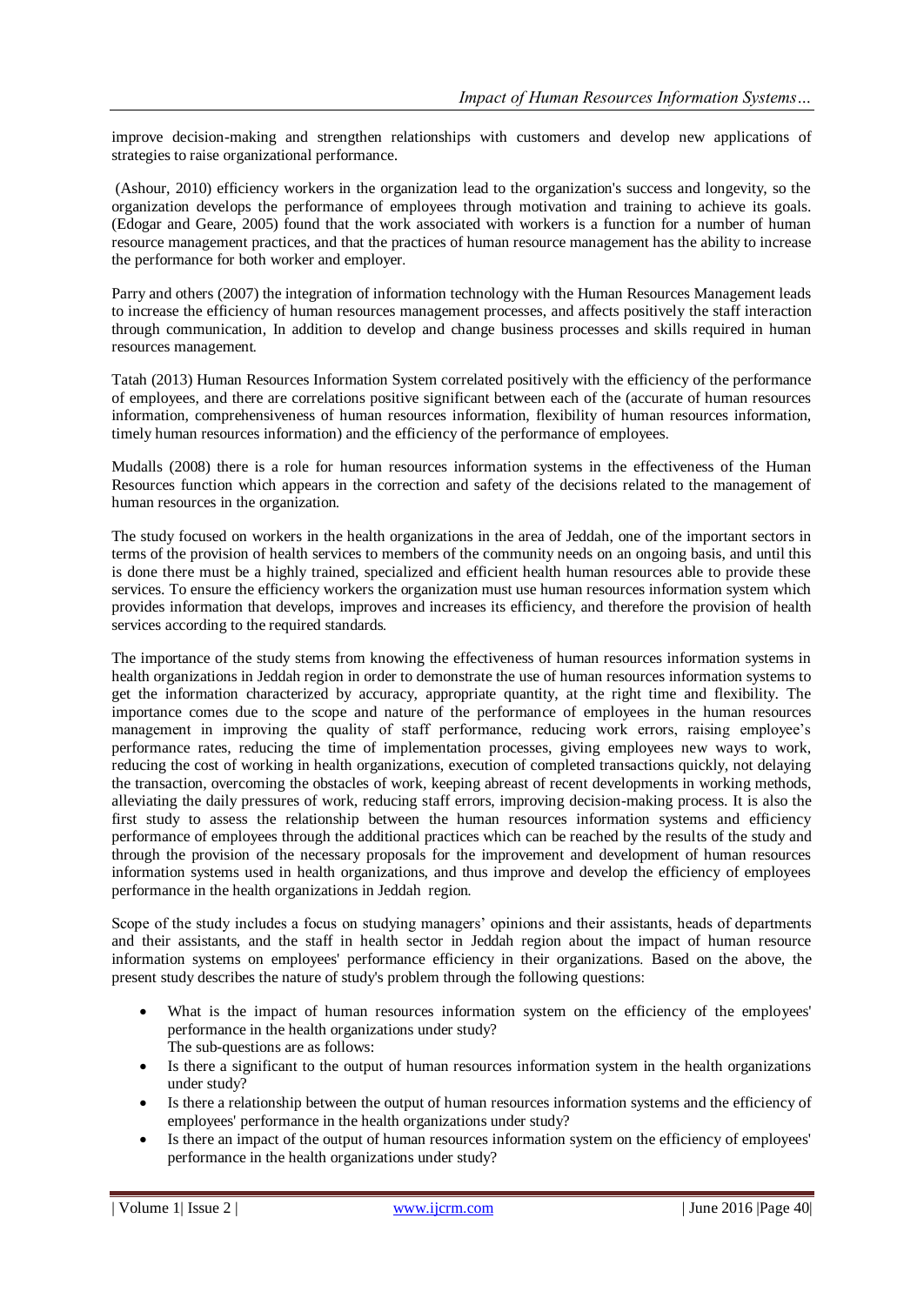Does the development of human resources information system contribute to increase the efficiency of the employees' performance in the health organizations under study?

## **II. Literature review**

**2.1 Human Resources Management :**With the growth of organizations and increase of competitiveness and volume of work, and the need to regulate the production and control of the mechanisms of action even more, attention is increased to human resources management in more holistic manner, and thus the functions of the management expanded and a human resources management from a strategic perspective comes to ensure the long-term objectives of the organization, and the strategic dimension of planning resource and organization's policies that are compatible with its objectives became the most important management's activities.

The activities of human resources management intersect with all the other departments to ensure the individual's focus on doing the work assigned to him and to increase productivity, and thus this administration offers an important value added for the organization guaranteeing them excel in their work compared to competitors, where the limits of resources or financial investment of organizations working in a particular sector of the economy are convered, and characterized with one another in a manner of human resources management to achieve competitiveness feature, which is one of the most important success factors.

In general; Human resources management activities covering all stages of the individual's existence in any organization as a producer member, its activities starting since the pre-employment stage and ending with the end of individual's relationship with the organization. In general; human resource management activities can be shorten as follows: activities related to the management of individuals in an optimal way, enhancing productivity through the development of individual talent, developing work's policies and systems effectively to adjust the mechanism of action in the organization, motivating staff for innovation, creativity and measuring productivity, enhancing communication with employees and creating a healthy and safe work environment, and managing positive change in the organization .

(Rue & Byars, 2010) provide their classification which divides the human resources management activities into three main activities in a detailed practical way as follows:

- Employment and access to the labor activities: includes manpower planning so as to ensure the achievement of the organization's objectives, business and job descriptions analysis, manpower recruitment, selection of staff and determining their actions, knowing staff to organization's activities.
- Development activities: includes identifying the skills required to improve productivity, design and implementation of training and development programs, continuous measurement of the efficiency and productivity of individuals and the preparation of development plans and career relay.
- Activities related with systems and labor relations: ensures the preparation and implementation of systems, mechanisms and work's controls in line with the organization's objectives, managing activities related to salaries, wages, incentives and benefits, providing solutions to the problems facing employees and hinder the completion of the work assigned to them, implementation of disciplinary procedures and treatment of functional grievances, make sure about the presence of healthy and safe work environment, managing work relationships with staff, government and quasi-government agencies that represents them and sponsor their interests.

(Wright & McMahan, 1992) the strategic human resource management involves the planning operations of human resources activities in a way to ensure that the organization achieves its goals.

**2.2 Human Resources Information System :** Human resources information system is considered as a system that is designed to carry out the function of human resources management in the framework of the organization's operations, seeking primarily to provide information needed by managers to make decisions concerning the effective and efficient use of human resources and increase the level of its performance in order to lead its role in the achievement of organizational goals. Human Resources Information System is one of the main pillars prevailing in the process of decision-making in the various administrative levels, and is a part of an effective management information system .

(O'Brien, 2003) defined Human Resource Information System as: a set of systems that support the activities of human resources management, such as the selection, appointment and evaluation of performance. (Laudon & Laudon, 2001) defined it as a set of systems that perpetuate personnel records, develop their skills, measure their performance, training them, and development of professions and compensation. (Neo et al., 2000) defined it as a set of software and computers used for data entry, maintenance, modernization, and the use of human resources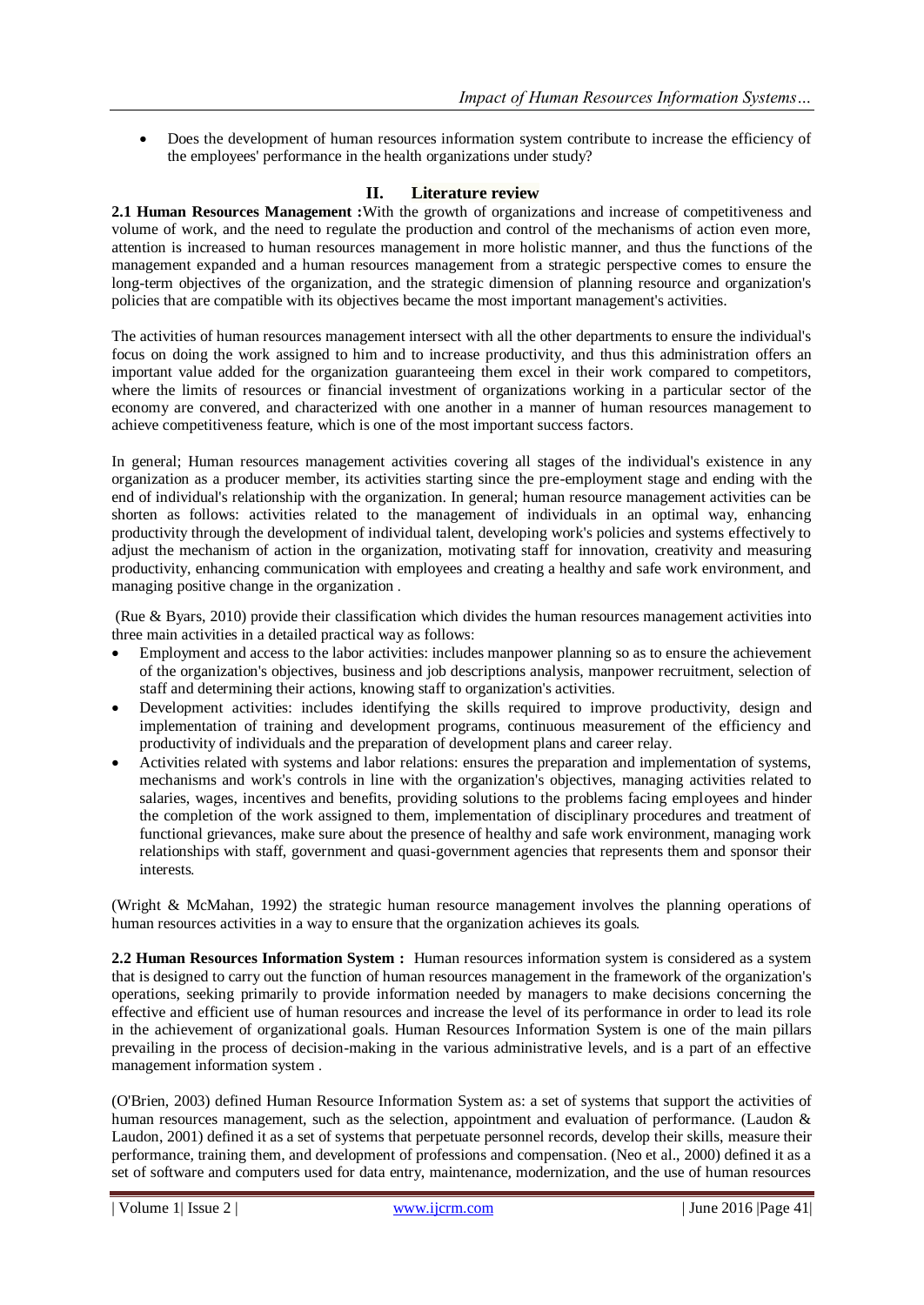information in order to provide it for beneficiaries and staff working in various fields, and managers to assist in strategic decisions making and avoid legal disputes and evaluation of policies, practices and support daily operations of the organization .Based on previous definitions, the human resources information system is defined as: organized procedures for collection, storage, save and retrieve the correct and effective data about human resources and individuals' activities and their characteristics in any organization to support the efficiency and effectiveness of human resources management in the completion of activities related to the human resources management at all administrative levels of the organization.

(O'Brien, 1990) said that there is a growing trend for organizations to adopt a human resources information system for use in processing vast amount of data related to human resources, and also to make the right decisions based on what it provides of appropriate information in terms of accuracy, timing, and flexibility. These systems mainly directed to support human resources management through the following:

- 1. Planning to meet the organization's needs of individuals.
- 2. Developing Employee's competences and abilities.
- 3. Monitoring the programs and policies of individuals.

(Maghrabi, 2006) stated that the human resources information system does not differ significantly from other management information systems, it consists of the main dimensions of any system which consists of inputs, operational processes and outputs with a feedback element. The (Sairafi 2009) said that the human resources information system is different from other information systems in diversity broad applications covered serve it.

#### **2.3 Inputs of the Human Resources Information System:**

(Stain & Reynold, 2001) stated that the human resources information system needs a set of inputs to be able to produce outputs required from it, the most important of these outputs:

- 1. Organization's policies and what related to critical needs of human resources.
- 2. Rules of wages payment or forms of dealing with the process of payment of wages.
- 3. External sources for the workforce.
- 4. Internal sources for the workforce.
- 5. Personal data of human resources in the organization.
- 6. Precise description of the functions of the organization.

#### **2.4 Outputs of Human Resources Information System:**

(Meinert & Davis, 1989) and (O'Brien, 2003) said that the size and type of output vary from one system to another depending on the type and size of the Organization's work, and the most important outcomes are:

- 3. Human resources plan.
- 4. Selection and demand of human resources (assistance in the timely identification of the workforce).
- 5. The training plan and training needs of the organization.
- 6. The results of the performance evaluation of employees at various levels.
- 7. Assists in the preparation of safety's professional reports.

Abu Rahma (2005), the human resources information systems play an important role by providing adequate, appropriate, accurate and timely data and information to ensure that the achievement of performance efficiency in the areas of human resources management.

Human resources information system achieves many advantages for organizations including the following:

3. Storage, retrieve and processing of information as soon as possible.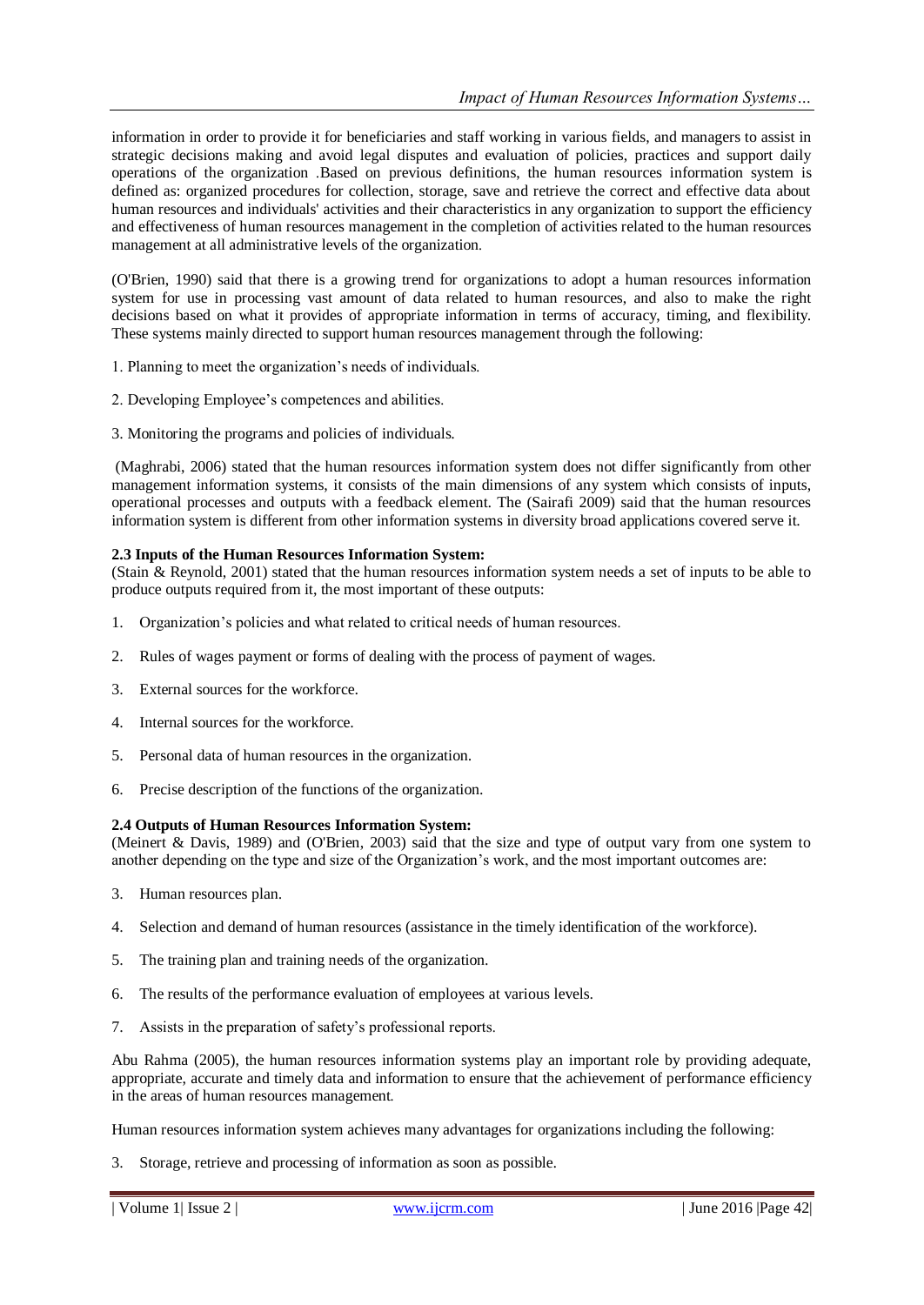- 4. Reduce the manual handling of records and paper-based transactions.
- 5. Speed in completing the storage and analysis processes leading up to the speed and accuracy of the decision-making process.
- 6. Achieve good relationship and mutual understanding between management and employees by providing different information about the workers activities in the organization, the most important information is about the performance evaluation.
- 7. Human resources information system reveals many changes in the human resources in the internal and external environment; so management was able to prepare for these changes efficiently.
- 8. Human resources information systems achieve integration and coordination between the various human resource management activities; also help in the integration of human resources management and other administrations.

**2.5 Benefits of Human Resources Information System:** Houari and Bahi (2009) human resources information system should be employed in achieving the efficiency and effectiveness of performance in the field of human resources planning; human resources information system works to assign the administrative process in the three administrative levels through the following:

- 1. Helps supporting employment decisions in the organizations and determining the career path for staff in the organization.
- 2. Supports the planning process of the training needs and programs for staff development.
- 3. Assists in the preparation of human resources plan, which is to provide information about the labor force and its needs.
- 4. Helps in scheduling workers and preparing replacement schedules for workers in jobs.
- 5. Helps in management of wages and salaries and identify its levels.
- 6. Helps in the management of property and scientific talent available to the organization (managing intellectual capital of the organization efficiently).

Najjar (2008) the organization earns several benefits through the use of human resources information systems represented by reducing the cycle time through instant processing of information, reducing costs, improving the information's accuracy, improving the quality of human resource services and quick access to information, and improving employee's productivity by providing access to information at any time and from anywhere.

**2.6 Factors that limit the effectiveness of Human Resources Information System:** (Foster, 2008) difficulties impeding organizations in the transition to the use of human resources information systems is the lack of trust and the relationship between departmental directors and the officials of Human Resource Management. There are many factors stand about the construction of the computerized human resources information system, it is frequent errors and not modern, it is repeated since the sixties of the twentieth century, and these errors are:

- 1. Not determine targets of human resources information system accurately.
- 2. Lack of effective participation of the management of human resources in the construction and design of the information system.
- 3. Weak link of integration between the sub-systems of the human resources information system.
- 4. The existence of the complexities of relationships and interlocking system lead to multiple reports.
- 5. Lack of support and adequate support by senior management.
- 6. Rely on commissions to design the system and follow-up.
- 7. The use of complex technology, it is often difficult to human resources management staff to use and operate.
- 8. Laxity in control before and during the process of construction and design human resources information system.
- 9. Resistance of workers to enter the human resources information system.
- 10. Non-study the cost of assisting programs used accurately.

**2.7 The efficiency of the employees' performance:** The concept of performance links with the behavior of the individual and the organization, it occupies a special place in any institution as the final output of the outcome of all the organization's activities. (Campbell, 1990) defines performance, according to the theory of work performance as: the behavior or conduct of the human element that affects the performance of the organization. Work performance in terms of quantity and quality expected from each worker in the organization, and these standards are the basis for performance evaluation. (Khojah, 2004) defines the performance efficiency as: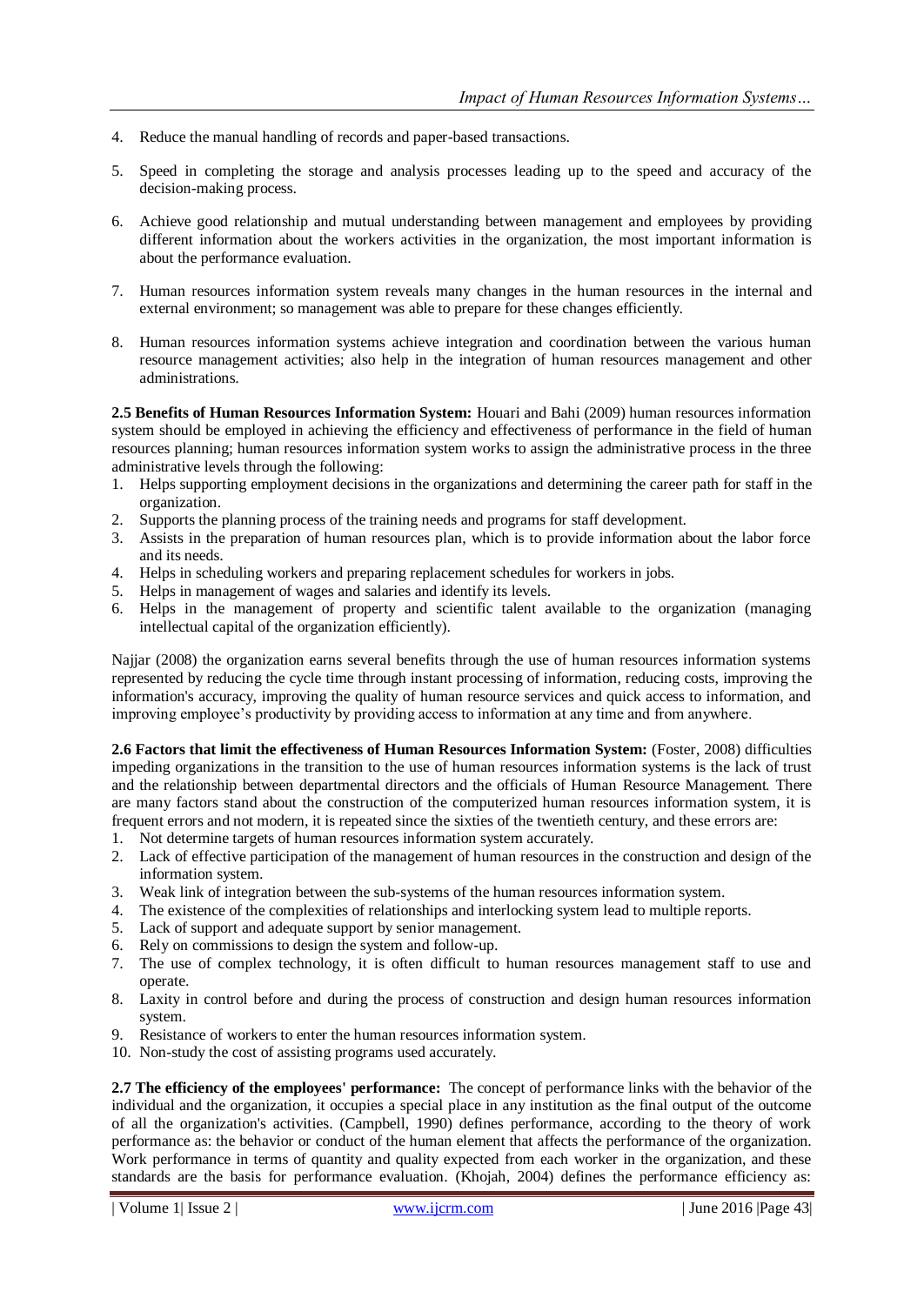achieving best value by using the available resources. Schuler and MacMillan, 1984) stated that the effective resource's management enhances the organization's ability to attract workers with high-quality and keep them, so that they can be motivated to increase their performance, leading to increased profitability, reduce job turnover rate, high product quality, lower production costs and more fast in the implementation of the organization's strategy.

#### **2.8 Performance Elements:**

(Razzouk, 2009) Stated that the performance generally consists of several elements can be summarized as follows:

- 1. Knowledge of job requirements: Include professional skill, technical know-how and general background for the job and related fields.
- 2. The quality of work: This includes precision, order, technical mastery, the ability to organize work and to be free from errors.
- 3. The amount of work: Includes the volume of work done in normal conditions and fast delivery.
- 4. Perseverance and trust: The dedication and hard work and the ability to take responsibility and complete the work on time, and the need for supervision and guidance.

**2.9 Performance Importance:** (Hiti, 2003) Stated that the individual's efficiency is measured by what is produced by employee in his work and expected business in the future, his experience and skills increased in making decisions, and the motivation of the individual towards the work associated with the existence of an effective system of material and moral incentives, and the successful performance associated with job security for employees, so, the staff with low performance are always threatening to dispense of their services. (Ruahnh, 2013) to develop the performance of staff is a major focal point in human resources management in all organizations. The performance evaluation process and the study of output processes in the organization is working to re-edit or correct inputs of administrative process which increases the efficiency of the production process or service sectors alike. (Ashour, 2010) Stated that the organizations concerned with business performance through training and staff development, and constantly motivate them to achieve their goals.

**2.10 Determinants of Performance:** The human behavior is the exact job performance, and it is the outcome of the interaction between the nature of the individual and the upbringing and the situation that exists in it, and the performance does not appear only as a result of the forces or pressure stem from within the individual himself, but as a result of a process of interaction and compatibility between internal forces of the individual and external forces surrounding it. The ability and desire to work interact together in determining the level of performance, it means that the ability to work at the performance level depends on the degree of the desire of the person at work, and vice versa, the effect of the desire to work at the performance level depends on the ability of the person to do the work.

(Pinder, 2008) and (Farrookh, 2006) stated that the model Porter and Lawler (1968) summarizes the performance determinants in the three main factors:

- 1. Effort, which reflects enthusiastic degree of individual to perform the work.
- 2. Individual's capabilities and past experience which specify the degree of effectiveness of the effort.
- 3. Individual recognizing his career, impressions and perceptions about the behavior and activities that make up his work, and how it should be exercised by his role in the organization.

**2.11 Impact of Human Resources Information System on the employees' performance efficiency:**  Organization's efficiency linked to its human resources efficiently, and that efficiency must be refined with the information technology and the use of means and methods that support the technology, So as to lead to effective decision-making, creativity, new ways of production, inventions, developmental research for organization. And information is the formation of an integrated management tool, and a tool to develop and diagnose, and a tool to curb the excesses and human error, and a tool to build and restructure the forms of organization, as well as a key engine for its development in a competitive, difficult and complex environment.

(Amoudi, 2007) Human Resources Information System affects Integration in the access to databases through the expansion of available information and increase access to individual databases through electronic gates. (Sabri, 2002) has shown that the human resources information system plays an active role for organizations with the strategic direction that seek to enhance the competitiveness through enhancing the efficiency and effectiveness of the performance, as the distinctive and efficient organizations today must be characterized by possessing information technology to be able to achieve high performance through its products and advanced services, as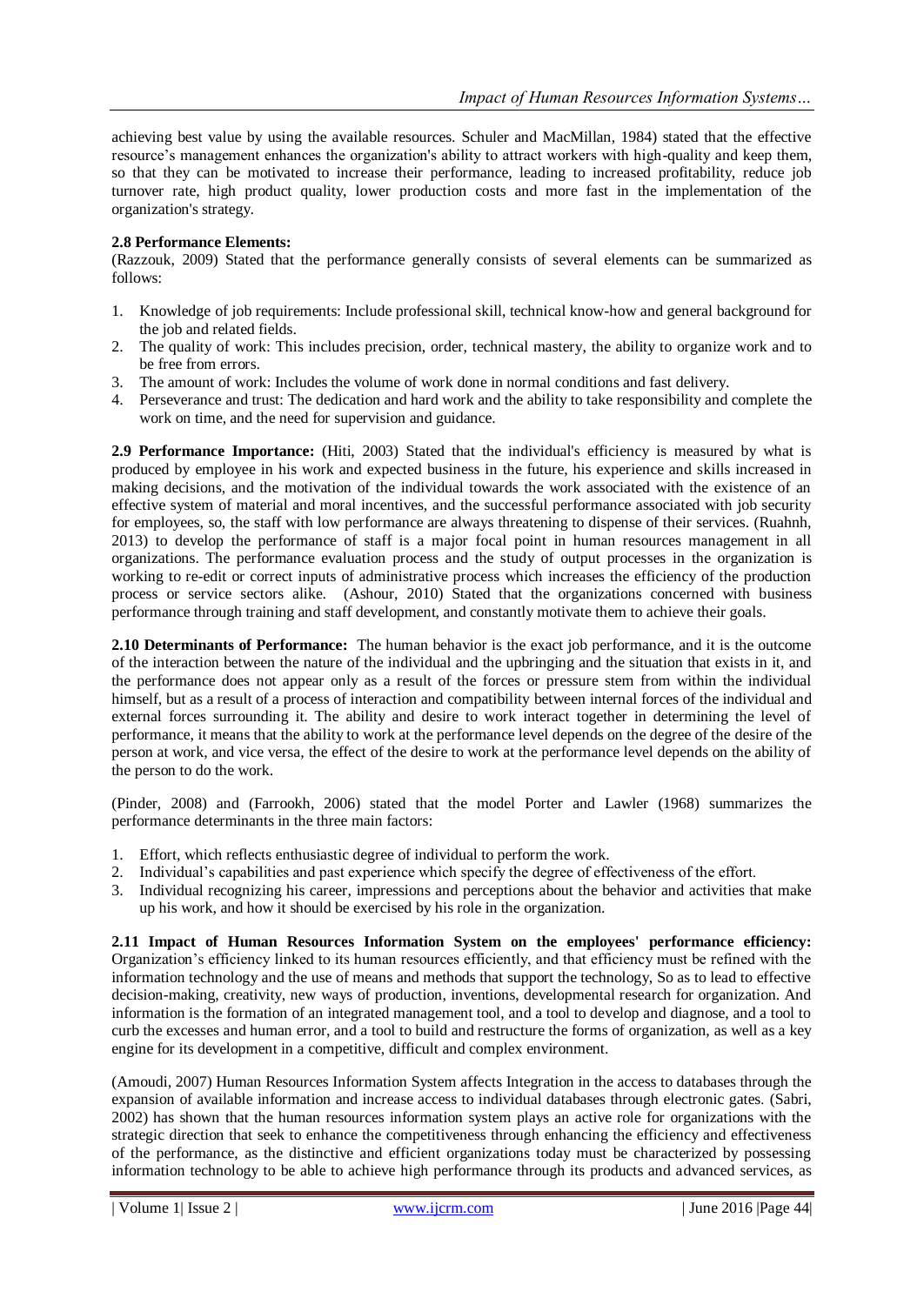well as, improved production processes and marketing, cost reduction and quality improvement in an environment where global competition is growing.

(Kutler, 2000) stated that the performance is the final outcome of any activity, it includes knowing what should be performed, when should be performed, as well as, How to be evaluated? Since when human resources information systems is used in achieving these results, and how the employee performs what is required by him through the use of those technologies and programs will improve work and performance to achieve the organization's and individual's goals of excellence and growth.

(Doya, 2008), the lack of human resources information system led to a lack of precision in the selection of administrative leadership, one of the factors that affect the performance of employees in terms of their lack of interest, lack of work flexibility and speed in tactical decision-making.

(Turban et. al, 2000) stated that the need for human resources information systems and computer use are clearly shown in the performing of work better, the technology has become in the world is not just a substitute for communication and invent the style of the infrastructure made available to the employees, but it aims to achieve high levels of performance, it helps and enables managers to bring about improvements in the super-organized business through the provision of information to take effective decisions that support the achievement of effective organizational performance. (Chartered Institute of Personnel and Development "CIPD", 2006) human information systems affect in improving the quality of information, speed of the information's availability, reduce costs and expenses and improve the quality of services provided to employees.

Afram (2008) there is a positive correlation between the human resources information system and providing high-quality of invest time and cost in charting career paths, job replacement and increase the efficiency of the performance of employees. The lack of human resources information system would lead to higher costs as a result of the adoption of the wrong criteria in hiring. (Alqudhah, 2008) Human Resources Information System contributed to the integration of all the functions, the exploitation of the available resources effectively and efficiently, and reducing the costs of recruitment.

(Shilpa and Gopal, 2011) The interest of the use of human resources information systems is determined in the control of documents and thus increases the transparency and flexibility, and increases the ability of senior management to control the various businesses in the organization. (Lawzi, 2002) stated that the human resources information systems have a role in modernizing and developing the performance of organizations, they lead to the creation of new types of jobs and work areas and a variety of activities in work environments. As they can be seen through the following:

- 1. Assist in providing an effective work force within the organization.
- 2. Lead to increased administrative channels of communication between the various departments.
- 3. Help in achieving effective control of the operational processes and reduce the size of the administrative regulations.
- 4. Help in saving time to senior management and a full-time to more important business.

(Abu Laila, 2010) there is a strong correlation between the use of human resources information systems and the efficiency of employee's performance, when the organization uses human resources information systems, this leads to increase the efficiency of the performance of employees. (Turban, 1999) stated that the human resources information system gained its importance because of its effective role in improving productivity and motivate employees and managers to make intense intellectual efforts to find new things lead to increase performance and make it more efficient, and use it to support and promote knowledge management's activities for administrative decision-making, and knowledge's discovery and analysis through the use of search engines and databases and find appropriate ways to set goals and put the technology in its suitable place.

Abu Rahma (2005) human resources information systems provide information related to employee at high rates of accuracy systems. Hussain & Others (2006) the human resources information systems provide human resources management, as well as senior management with accurate information in a timely manner to be used in supporting the strategic decision-making.

#### **III. Methodology**

Descriptive and analytical approach is used in this study to understand the relationship and the impact of human resources information systems on the efficiency of employees' performance through looking at field and theoretical research and studies. A questionnaire used for the purpose of disclosure of the views of managers and staff on a number of variables and assumptions that are the basis of this study, based on the statistical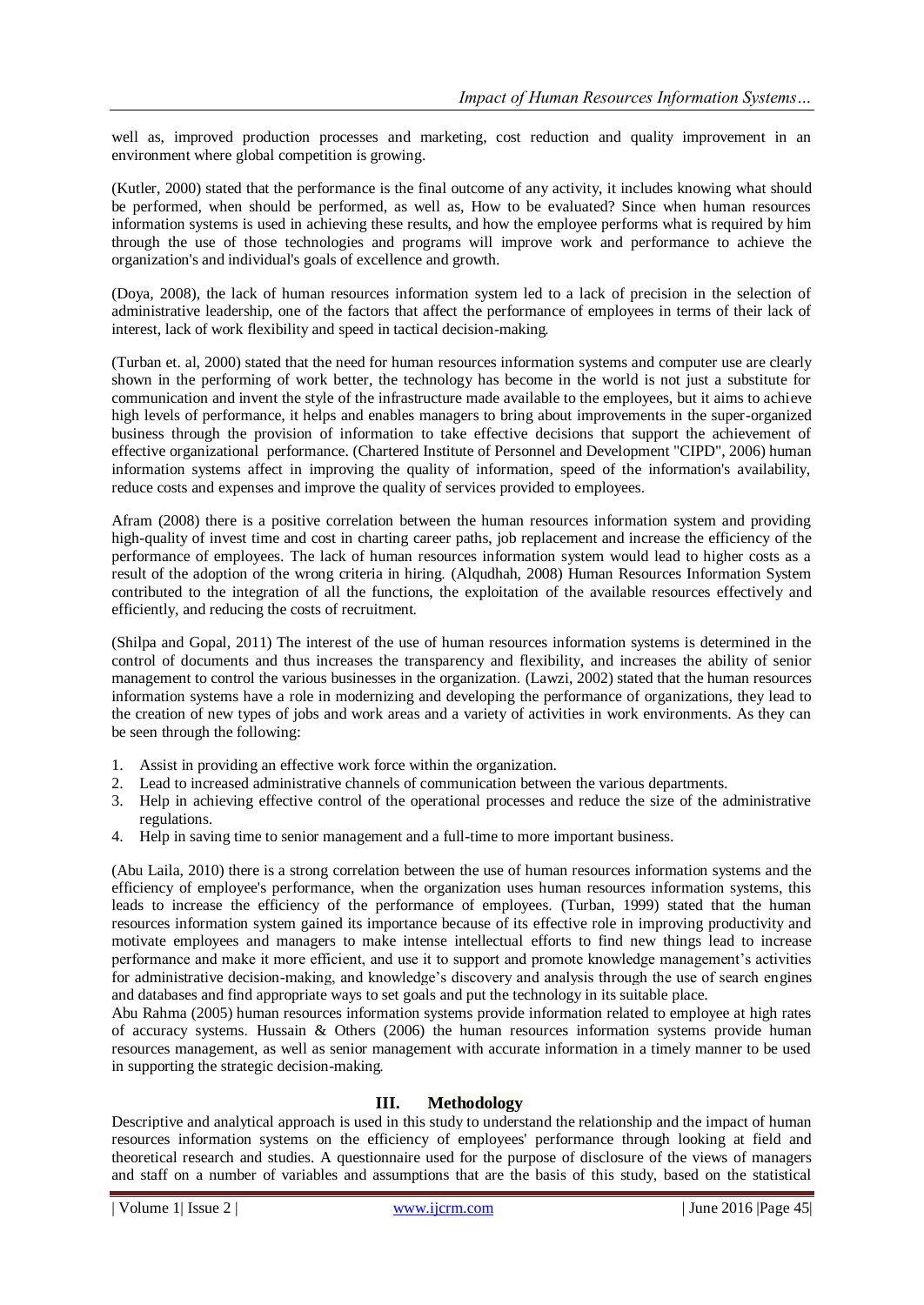methods and the relations and differences in accordance with the fundamental variables of the study, designed primarily to try to answer the research questions.

#### **3.1 Population and the Research Sample:**

Research's population represents (4) Four health organizations in Jeddah region, a random sample of managers and employees was taken, number of questionnaires distributed (120), questionnaires retrieved (103) at a rate (86%).

#### **3.2 Research Problem:**

The importance of health organizations has been growing in the last two decades, and they have increased in number and size significantly as a result of increased demand for health services, as a result the departments in health organizations have had introduced of information technology to assist them in the implementation of many of the businesses and activities, this technology represented by human resources management systems, where health organizations need information that is characterized by accuracy, proper quantity, timeliness and flexibility to be used in improving the efficiency of the performance of employees and thus the implementation of the functions and activities of the organization .From here the problem of the research highlights the identification of human resources information systems and their impact on the efficiency of employees' performance in health organizations, so the research's problem concentrates on the answer to the following question: What is the impact of human resources information systems on the efficiency of employees' performance in health organizations in Saudi Arabia?

#### **3.3 Research Questions:**

- What is the impact of human resources information system on the efficiency of the employees' performance in the health organizations under study?
- Is there a significance to the output of human resources information system in health organizations under study?
- Is there a relationship between the output of human resources information systems and the efficiency of employees' performance in health organizations under study?
- Is there an impact of the output of human resources information system on the efficiency of the employees' performance in health organizations under study?
- Does the development of human resources information system contribute to increase the efficiency of the employees' performance in health organizations under study?

#### **3.4 Research Importance:**

The importance of the research comes through the following:

- Knowing the existence of human resources information system in health organizations in the area of Jeddah and its impact in increasing the efficiency of employees' performance.
- Knowing the importance of human resource information system in improving and developing methods and procedures for human resources management.
- Activating human resources management style, and directing the performance of human forward better levels.
- The importance of human resource information system and its impact on the implementation of administrative functions in health organizations by increasing the employees' efficiency and thus improve the organization's efficiency.
- The importance acquired by this subject because of the development in the field of health services in the Saudi Arabia health sector, and that call attention to human resources as a determinant key to the success or failure of health organizations.
- It is the first study according to the knowledge of the researcher to evaluate the relationship between human resources information system and the employees' efficiency of performance in Jeddah region.

#### **3.5 Research model and hypotheses**

In the light of problem and objectives of the study, the researcher presents the following model, which reflects the independent variable Human Resources Information System. It also reflects the dependent variable Employees' Performance Efficiency.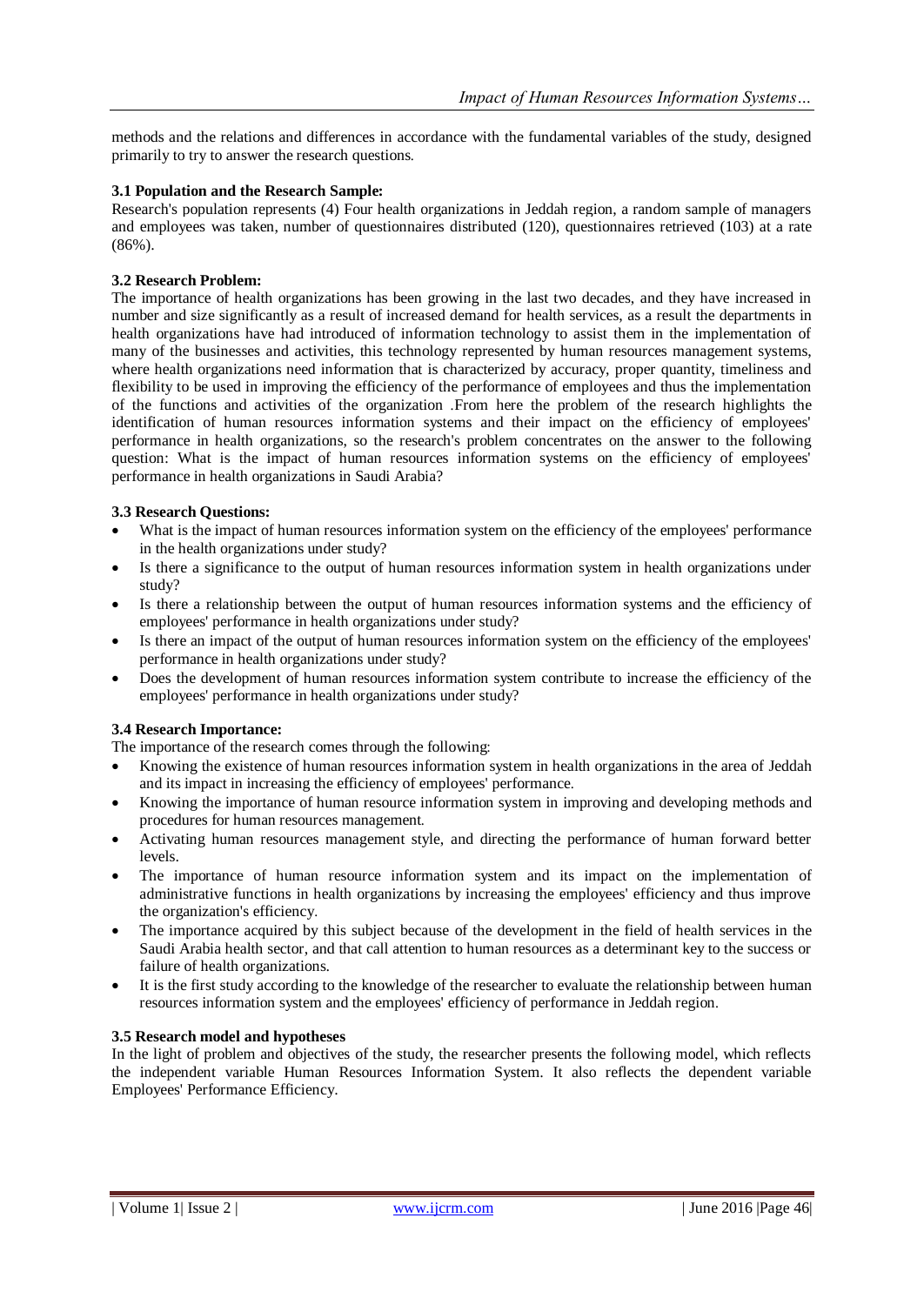| Independent variable                                                                                        | <b>Dependent Variable</b>             |
|-------------------------------------------------------------------------------------------------------------|---------------------------------------|
| Human Resources Information<br>System:<br>Accuracy<br>٠<br>Quantity<br>٠<br>Timely<br>٠<br>Flexibility<br>٠ | Employees' Performance<br>Efficiency: |

## **3.5.1 Scale of the study model:**

Model's scale consists of (6) six paragraphs to indicate the general characteristics of respondents, and (8) paragraphs to indicate the human resources information systems, (13) paragraphs to indicate the employees' performance efficiency.

- What is the relationship between the output of human resources information systems and the employees' performance efficiency in the health organizations under study?
- What is the impact of human resources information system on the employees' performance efficiency in the health organizations under study?

## **3.5.2 Study's Hypotheses:**

#### **First Hypothesis:**

**Ho1**: There is no relationship between human resources information system and the employees' performance efficiency in the health organizations under study.

#### **Second Hypothesis:**

**Ho2**: There is no impact of human resources information system on the employees' performance efficiency in the health organizations under study.

#### **3.6 Methods of Data Collection:**

The secondary data is obtained by reviewing the researches, articles, books, and literatures related to the study. The primary data, where the study conducted on to clarify the phenomenon throughout the collection of data as follows: structured interviews with some of the directors, assistant directors, employees to complete and clarify the study's variables addressed by the study, and questionnaire was designed and contained general information about the respondents, it also includes an independent variable human resources information system, and the dependent variable is the employees' performance efficiency in the health organizations surveyed.

Likert Scale was used, and the weights assigned for approval are: (5) Strong Agree (4) Agree (3) Neutral (2) Disagree (1) Strong Disagree. The study relied on specific criteria in the interpretation of the degree of approval depending on the values of arithmetic means. The researcher has tested the stability of the measurement tool: internal consistency coefficient though the use of (Cronbach's alpha), (SPSS Version 20.0) was used to extract the internal consistency coefficient of the different paragraphs of the measurement tool to find the total stability coefficient for the questionnaire, which is (92.5%) this percentage considered a strong indicator of the stability of the measurement tool, table (1).

#### **3.7 Statistical Methods Used:**

SPSS version 20.0was used for the analysis of data collected through the questionnaire devoted to this study, descriptive statistical methods were used (percentages, arithmetic mean and standard deviation). The criteria have been identified to explain the degree of approval, depending on the values of the arithmetic means are: (0 - $< 1.5$ : very weak,  $1.5 - < 2.5$ : weak,  $2.5 - < 3.5$ : Average,  $3.5 - < 4.5$ : High,  $4.5 - \le 5$ : very high).

The inference statistical techniques were used like nonparametric tests/ Spearman's correlation coefficient to measure the strength and direction of relations between the independent and the dependent variables. The three criteria adopted for the classification of the relation's strength are:  $(0 - < 0.3$ : Weak,  $0.3 - < 0.7$ : Average,  $0.7 - \le$ 1.0: Strong).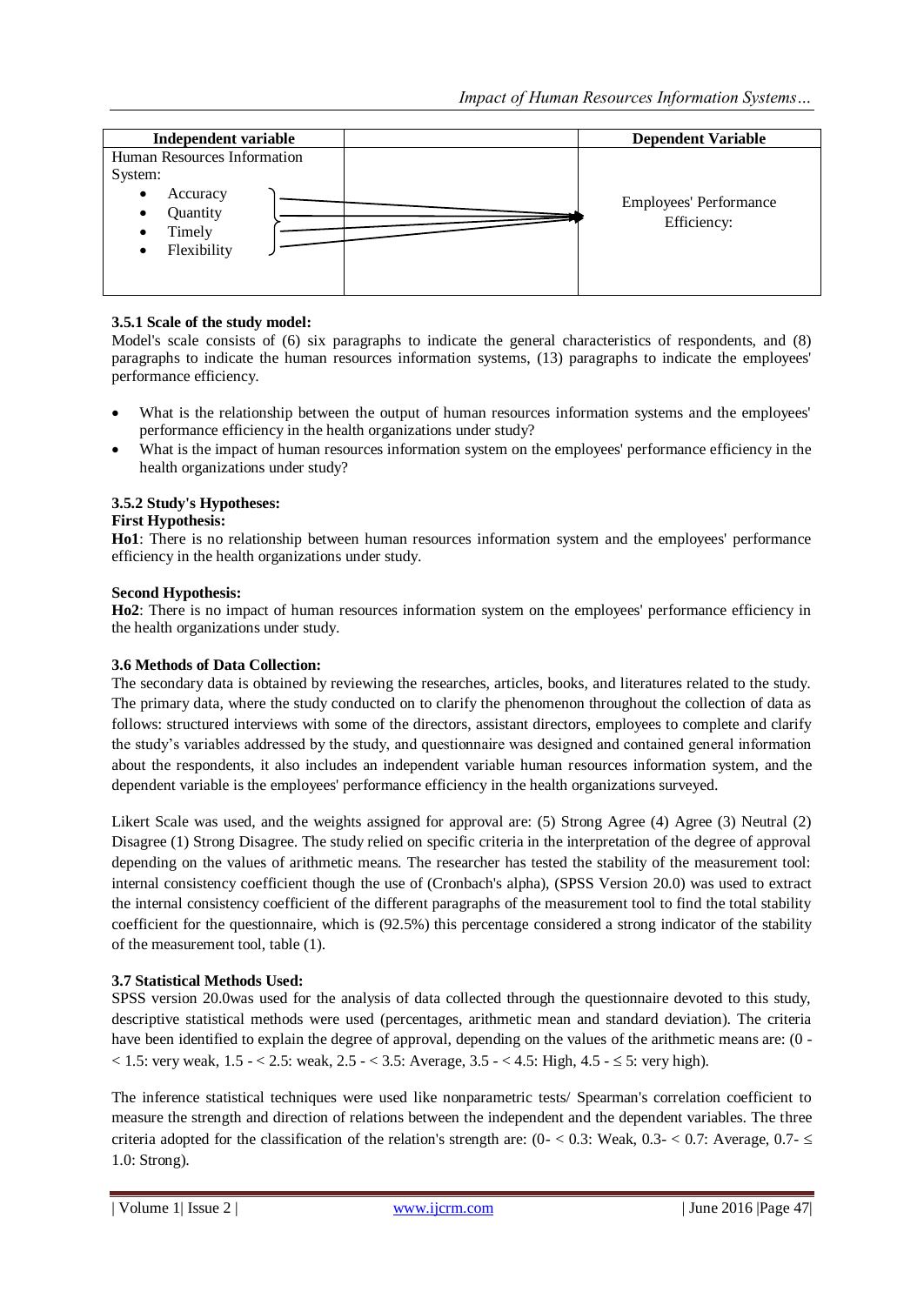A stepwise regression analysis was used to measure the level of the impact of independent variable on the dependent variable. Multiple regression analysis was used in order to reach the value of statistical test and the degree of confidence, as well as access to the coefficient of determination to demonstrate the impact of independent variables on the dependent variables.

## **IV. Results**

## **4.1 DEMOGRAPIC:**

In view of the results set forth in the above table (2), it is noted that the sample included directors and heads of departments; where numbered (41) represents (40%) of the respondents, the sample included the staff; where numbered (62) employees represents (60%) of the respondents. In terms of gender; number of male respondents (61) represents (59%), while the number of female respondents (42) represents (41%). In terms of age respondents number less than (40) years was (59) represents (57%), and the number of respondents with ages more than (40) was (33) represents (44%). According to the educational level the number of respondents who hold doctoral and master reached (18) represents (17%), holds a bachelor's degree (49) represents (48%), while the number of respondents who hold a diploma or below it (36) represents (34%). In terms of total experience, the number of respondents who have experience more than (10) years was (57) represents (55%), while the rest of the respondents was number (46) represents (45%).

The above results show that the sample was representative of the target groups that the study focus, and that both genders are represented satisfactorily, either with regard to the reconstruction of respondents sample with ages less than the (40) years and the experience of more than (10) years, this means that the majority of respondents were young people with long experience and intellectual maturity and different experiences, making them able to accommodate environmental variables, understand it and handle it good. With regard to the scientific level the number of respondents who hold bachelor's degree and above (67) represents (65%), this means that the respondents have competencies, higher-level skills and educational levels, which were reflected positively on all the functions and activities in the health organization.

Table (3) shows answers of respondents on paragraphs of availability of Human Resources Information System that represents an importance (Strongly Agree and Agree) was (34%), and the neutral answers (12%), and the answers (Disagree and Strongly Disagree) by (54%). Based on these rates, the researcher concluded that Human Resources Information System are found in the organizations surveyed, but they are used proportionately from all organizations surveyed, where it is used in the organizations surveyed that recognize the importance of the application of methods and tools of management control to improve the employees' performance efficiency.

As shown in the table (4) above, the relative importance of the availability of human resources information systems outputs according to the respondents, the order of the relative importance of the paragraphs that reflect the availability of human resources information systems in the surveyed organizations are as follows: Accuracy, Flexibility, Timely and finally Quantity. It was explained that the arithmetic means of availability human resources information systems outputs paragraphs ranged from (2.1 to 2.5), reflect Average degree of approval. The standard deviation of the different paragraphs demonstrates the severity of answers and their agreement that the human resources information systems outputs are available in their health organization, it ranged between (1.3 to 1.6), which means that the most of answers were not centered around the middle and dispersion.

Researcher finds through the answers of respondents as contained in the table (4) that all the outputs of human resources information systems are available, but some of them are not practiced, because of the variation in the answers of respondents about the availability of human resources information systems in organizations surveyed.

Researcher concludes that despite of the availability of human resources information systems outputs, there are numbers of respondents who do not know the availability of human resources information systems mentioned in the output table (4). This affects the use of human resources information systems outputs in the health organizations surveyed, because the human resources information systems outputs must be characterized by availability and understandability to all employees in the health organizations, to feel that it is means to help them improve their performance in work, and thus reflected on improving the employees' efficient performance in health organizations.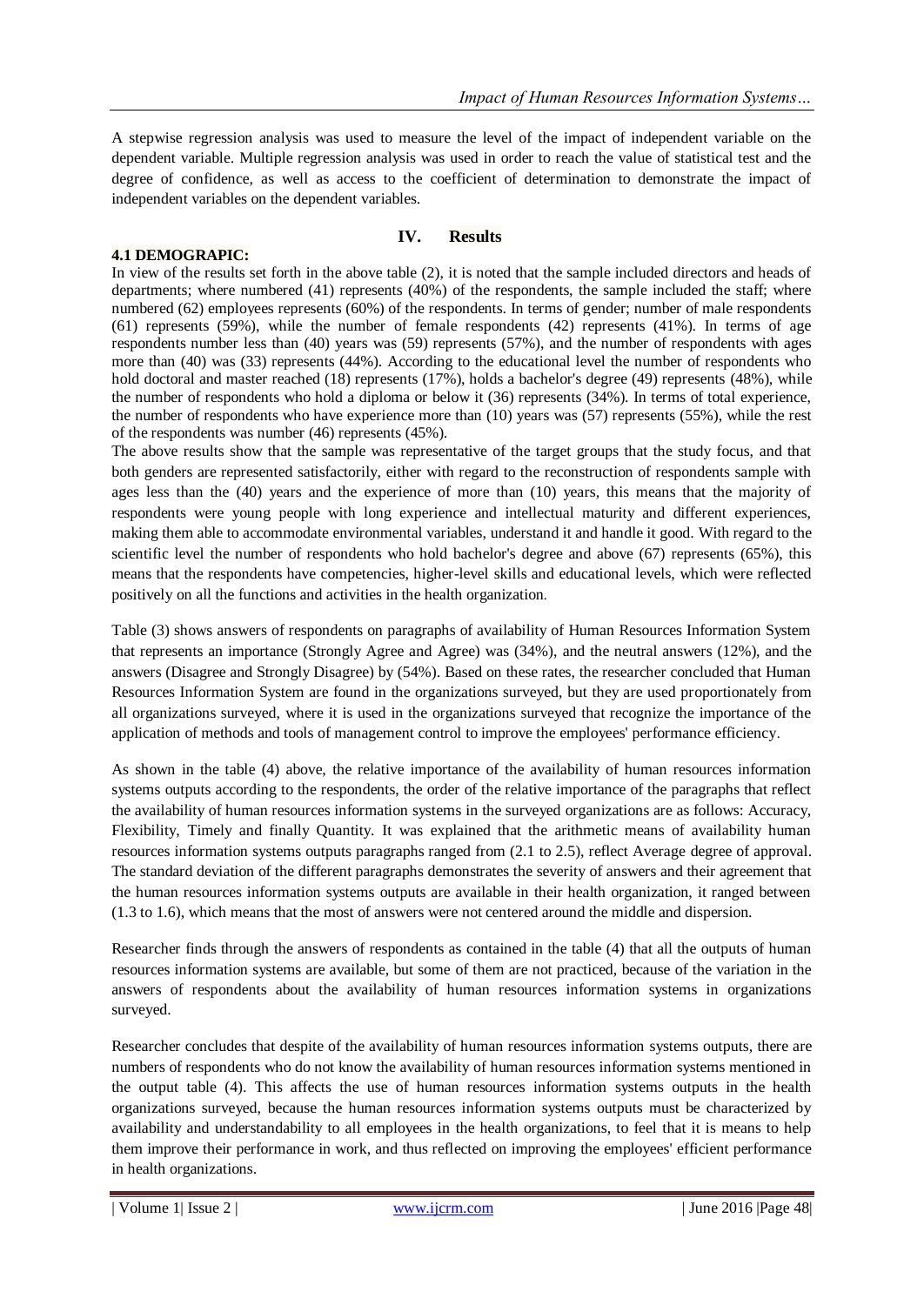## **4.2 EMPLOYEEY PERFORMANCE EFFECIENCY:**

The table (5) shows respondents' answers on the paragraphs of the relationship of human resources information systems with the employees' performance efficiency, the answers of importance (OK strongly OK) were increased (44.8%), and the answers neutral rate (3.8%), and the answers (not OK and not OK strongly) by ( 51.4%). Based on these rates, the researcher concludes that the respondents in the surveyed organizations did not feel the impact of human resources information systems on employees' performance efficiency, due to nonapplication of human resources information systems widely by some of the organizations surveyed.

As shown in table (6) above, it was explained that the arithmetic means of human resources information systems to raise the level of employees' performance efficiency of health workers, paragraphs ranged from (2.0 to 3.0), it reflects average degree of approval, the standard deviation of the different paragraphs demonstrates the severity of answers and their agreement that human resources information systems raise the level of employees' performance efficiency of health workers, it ranged between (1.4 - 1.8), which means that the most of answers were not centered around the middle and dispersion.

Researcher finds through the answers of respondents as contained in the table (6) that the human resources information systems in the health organizations surveyed improve the level of employees' performance efficiency of health organizations, the overall average rate for answers to paragraphs (2.7) which shows average importance of the paragraphs' content, and the total average value of standard deviation (1.6) demonstrates the lack of concentration and dispersion of answers.

#### **4.3 TEST HYPOTHESIS:**

 **First hypothesis Ho1:** There is no correlation between Human Resources Information System and the employees' performance efficiency in the health organizations under the study at the level of significance ( $\alpha$ )  $= 0.01$ .

Table (7) shows the existence of a strong positive correlation of (0.70 to 0.87) respectively are statistically significant at the level of importance  $(\alpha \le 0.01)$  between the human resources information system and the employees' performance efficiency paragraphs.

The calculated value of (t) ranged from (15.3 to 18.2) at the level of significance ( $\alpha \le 0.01$ ) and degrees of freedom (7 and 102) are greater than the tabulated value of (t) (1.67). Null hypothesis is rejected and the alternative hypothesis is accepted.

**Second hypothesis Ho2:** There is no statistically significant impact at the level of significance ( $\alpha \le 0.01$ ) for the management control on the job performance efficiency in the health organizations under the study.

Table (8) shows the results of regression analysis test in order to demonstrate the impact of human resources information systems on the employees' performance efficiency in the health organizations surveyed.

The human resources information systems have been interpreted (49%-72%) of the variance in the employees' performance efficiency paragraphs, the calculated value of (F) ranged from (20.4 to 37.2) at the level of importance  $(\alpha \le 0.01)$  and greater than tabulated value of (F) (4.5) which is statistically significant, and this means that there is an impact of human resources information systems on employees' performance efficiency. Null hypothesis is rejected and the alternative hypothesis is accepted.

## **V. Discussion of results**

Study's results include:

- 1. Human resources information systems are available, but they are used in various degrees in the health organizations surveyed.
- 2. All the outputs of human resources information systems are available, but some of them are not practiced in the health organizations surveyed.
- 3. Human resources information systems are characterized by the production of accurate information, proper quantity, timeliness and flexibility in various degrees.
- 4. There are some of the respondents who do not know the availability of human resources information systems outputs.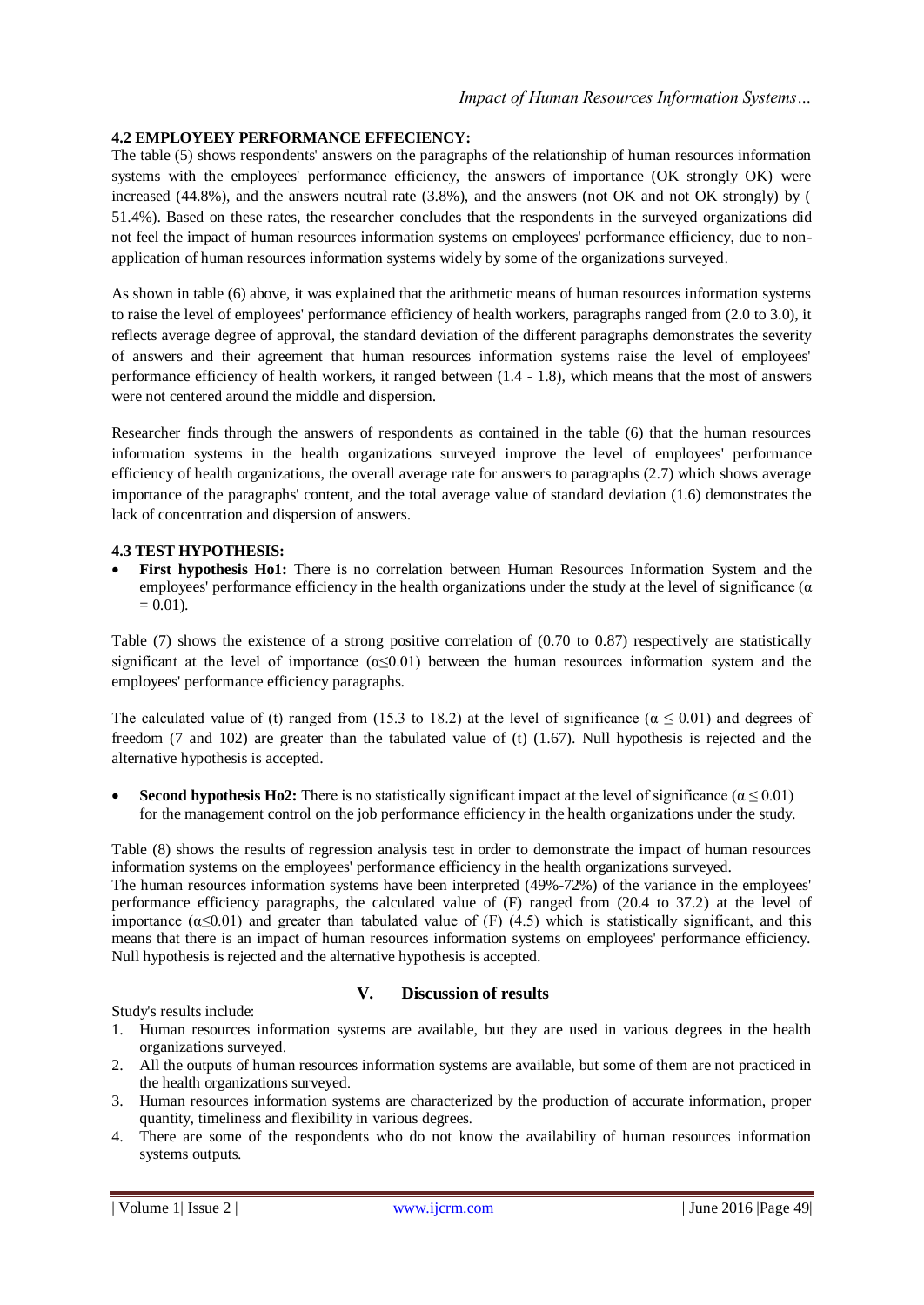- 5. Respondents did not feel the impact of human resources information systems on the employees' performance efficiency in health organizations surveyed.
- 6. Human resources information systems in the health organizations surveyed improve the employees' performance efficiency of their staff.
- 7. There is a strong positive relationship between human resources information systems and employees' performance efficiency.
- 8. Human resources information systems have a positive impact on the employees' performance efficiency with various degrees.

#### **Recommendations:**

- 1. Make human resources information systems available in all health organizations to achieve maximum benefit from it.
- 2. Effective application of all the functions of human resources information systems extensively to get information used by health organizations in the implementation of the functions of health organizations in the development and improvement operations.
- 3. Increase awareness of employees to the importance of human resources information systems in improving the employees' performance efficiency.
- 4. Training employees of health organizations to deal with human resources information systems so that they feel they are ways to help them improve their performance, and thus reflected on improving the employees' performance efficiency in health organizations.
- 5. Using human resources information systems to create a comprehensive data and information base and making them available for employees, and thus reflect positively on the employees' performance to increase their efficiency.
- 6. Continuous development and improvement of human resources information systems through the technological developments.

## **VI. Conclusion:**

The impact and the relationship between human resources information systems on the employees' performance efficiency in health organizations are the theoretical foundations of this study. Study's model used helped to clarify the impact of human resources information systems on each employees' performance efficiency indicators in health organizations. The experimental validation of the model applied on a sample of (103) directors and employees showed that there is a positive impact and a strong positive relationship between resources information systems on employees' performance efficiency in health organizations.

The results of the study confirmed the results of previous studies that have confirmed the positively affect of human resources information systems on the employees' performance efficiency. Previous studies have examined the impact of human resources information systems on the employees' performance efficiency indicators separately. This study showed the importance of human resources information systems and their impact on the employees' performance efficiency indicators combined, and explored the relative impact on the employees' performance efficiency of health organizations indicators.

The results showed that health organizations have human resources information systems and these systems provide them with accurate, suitable quantity, timely and flexible information. This corresponds with the results of the previous studies of (Tatah (2013), (O'Brien, 1990), (Shilpa and Gopal, 2011), (Abu Rahma, 2005) and (Hussain & Others, 2006).

The results showed that health organizations with human resources information systems are able to improve the quality of staff performance, reduce work errors, raise employee performance rates, reduce the time of implementation processes, give the staff new ways of working, reduce the cost of labor in the health organization, rapid implementation of completed transactions, non-delay of the transaction, contributis in overcoming obstacles at work, keeping pace with modern developments of working methods, alleviating the daily pressures of work, leading to reduce staff errors and helping to improve decision-making process.This corresponds with the results of the previous studies of (Sabri, 2002), (Doya, 2008), (Doya, 2008), (Turban et. al, 2000), (CIPD, 2006), (Afram, 2008), (Alqudhah, 2008), (Lawzi, 2002), (Abu Laila, 2010) and (Turban, 1999). Although the results presented by this research, further studies can be conduct to illustrate the impact of the demographic characteristics of staff on human resources information systems and employees' performance efficiency in health organizations.